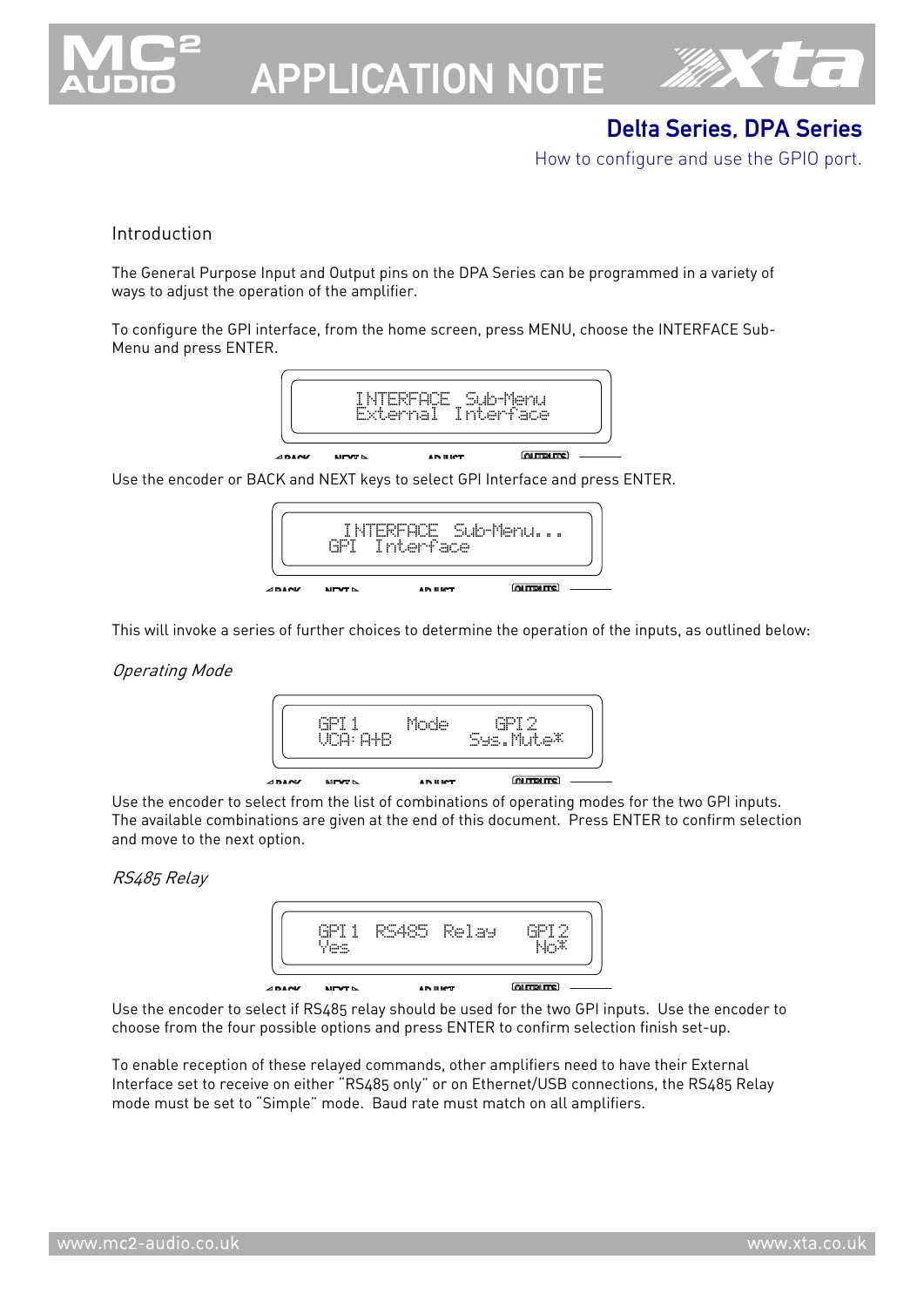# How to configure and use the GPIO port. Page 2

The following input control modes are available on the GPI pins in a variety of preset combinations.

### VCA Mode

Input gains can be adjusted in channel pairs with absolute level control over the range of +6dB to - 18dB in 0.5dB steps, via an analogue voltage applied to the GPI input. The channel choices are A+B, C+D or A+B+C+D. Recalling a memory or adjusting gain either remotely by another method or via the front panel will override the VCA setting until the control is next adjusted (last takes priority).

The input gain setting adjusted by the GPI input can also be transmitted as a global message to all other connected DPA (and Delta) DSP amplifiers via RS485. See page 1 for details of how to enable or disable this feature.

A typical connection to a GP input port for VCA control would be to connect a linear potentiometer as shown below:



 VR1 — the potentiometer should be a linear taper, with have a value of 10k or greater to avoid cabling losses affecting the value.

As the inputs are active over a 3V3 range and the output on port pin 6 is +5V, the top 33% of the potentiometer's range will not be active.

Both GPI inputs can be used in VCA mode to control inputs A+B on input 1, and C+D on input 2.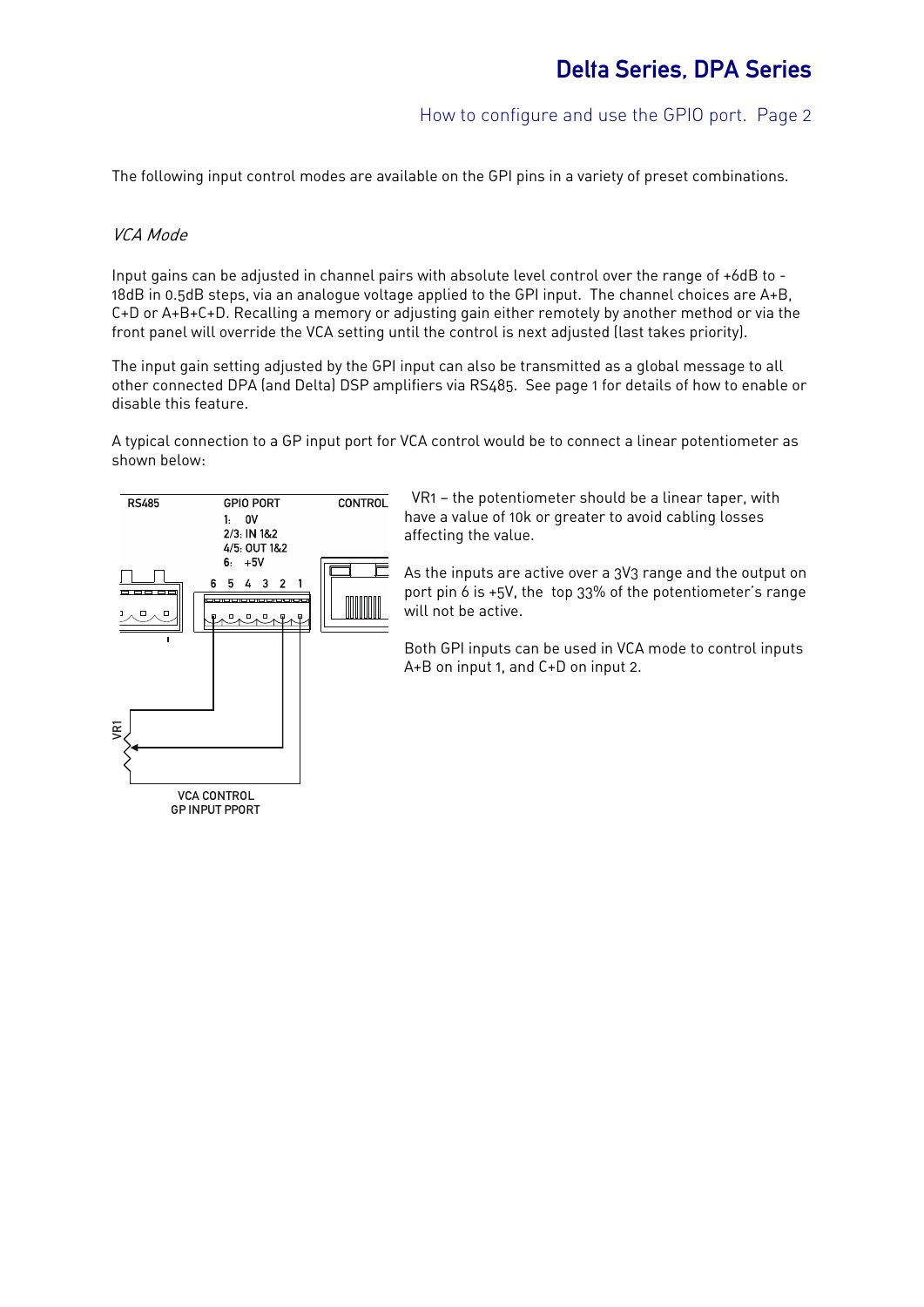# Standby Mode

The amplifier can be put into or brought out of standby by applying a logic level to the selected GPI pin.

The standby setting adjusted by the GPI input can also be transmitted as a global message to all other connected DPA (and Delta) DSP amplifiers via RS485. See page 1 for details of how to enable or disable this feature.

Changing standby by another method (remote message or front panel) will override the GPI setting until the state of the GPI input is next changed (last takes priority).

A typical connection to a GP input port for standby control would be to connect a simple changeover switch as shown below:



It is also possible to supply an external voltage trigger for the GP Input, as long as the ground for the trigger source is also connected. The logic level is 3v3, but the input is tolerant of up to 15v. Do not apply higher voltages to this input or damage to the amplifier may occur!

Hint: To bring a Delta Series amplifier out of standby via the front panel, power up with ENTER + QUIT held in.

#### Mutes Mode

The amplifier can be muted by applying a logic level to the selected GPI pin. This can either be a "System Mute" (as with AudioCore/DeltaDirect) so when enabled all outputs (power amps and auxes) are muted and previous mute state is restored when disabled, or "Alarm Mute" which mutes inputs A+B+C leaving only input D active for emergency evacuation announcements. Disabling Alarm Mute will unmute inputs A+B+C, NOT restore their pre-alarm state.

The mutes setting adjusted by the GPI input can also be transmitted as a global message to all other connected DPA (and Delta) DSP amplifiers via RS485. See page 1 for details of how to enable or disable this feature.

Changing mutes by another method (remote message or front panel) will override the GPI setting until the state of the GPI input is next changed (last takes priority). A typical connection to a GP input port for mutes control is the same as above, for standby control.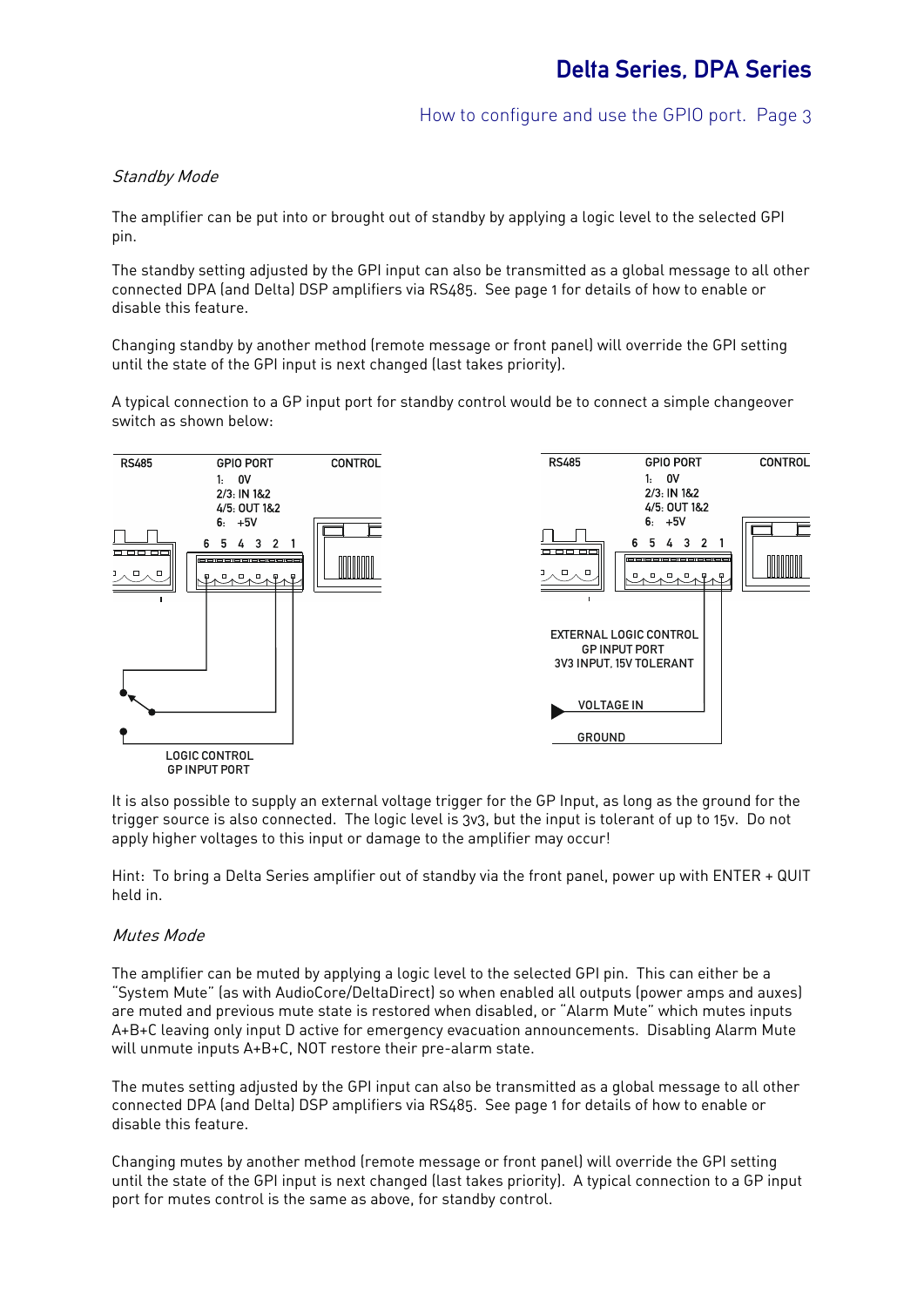# How to configure and use the GPIO port. Page 4

### Memory Recall Mode

The amplifier can recall memory settings based on either a logic level (memory 1 or 2) or a voltage level (memories 1 to 8 are available).

Select the required recall mode and press ENTER — either "Mem 1-8" or "Mem 1/2".

The memory recall selected by the GPI input can also be transmitted as a global message to all other connected DPA (and Delta) DSP amplifiers via RS485. See page 1 for details of how to enable or disable this feature.

Recalling a memory by another method (remote message or front panel) will override the GPI setting until the state of the GPI input is next changed (last takes priority).

When toggling between two memories in mode "Mem 1/2", the simple switch logic method can be used as for controlling mutes or standby modes as described on the previous page.

For the "Mem 1-8" mode, it is recommended that a multi-position switch is used, as the input relies on a voltage threshold to act as the trigger for a memory recall.

Such an arrangement is shown below:

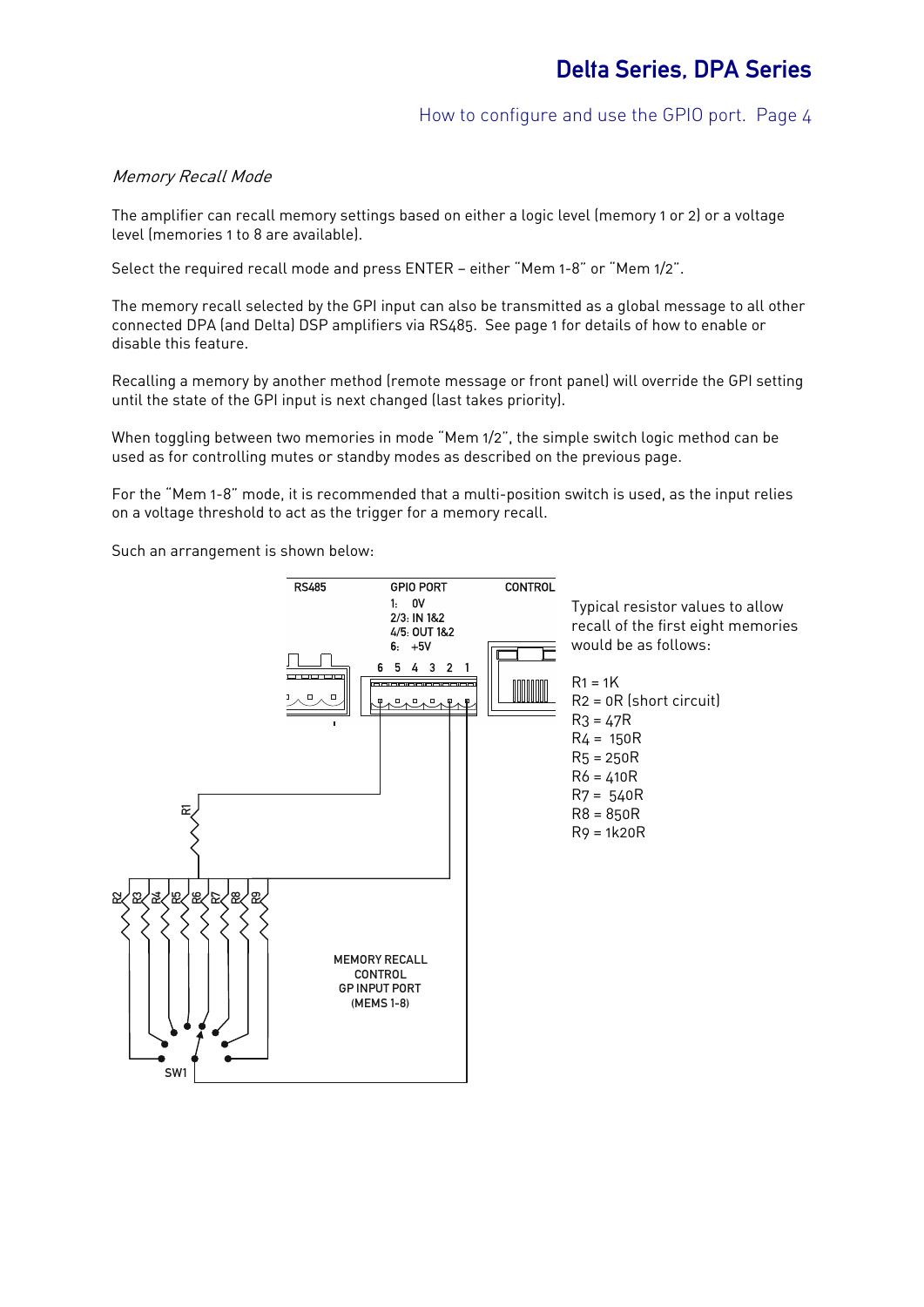# Delta Series, DPA Series

## How to configure and use the GPIO port. Page 5

#### General Purpose Output Pins

The general purpose output pins have a preset configuration and there are no user adjustable options for them. GP output 1 (port pin 4) reflects the amplifier's standby state and is active high, so a high logic level seen on this pin means the amplifier is in standby. An LED connected as below will be illuminated when the amplifier is NOT in standby.

GP output 2 (port pin 5) reflects the amplifier's "health" and is also active high. This pin will be pulled low if the amplifier goes into protect. This also means if the amplifier loses power or this line is disconnected accidentally, it can passively signal a problem. An LED connected as below will be illuminated when the amplifier is NOT in protect.

Both the outputs are configured as "current sink" topology, so they can be used in a variety of ways to provide direct LED indication, voltage level indication for external systems' integration, or isolated output for higher voltage direct control via use of a relay.



CONTROL Connecting an LED via a 330R resistor shows direct indication of the output.

Connecting an 10K resistor across the 5V and required output provides a voltage driven indication of output state.



Connecting a relay coil to an output is also possible — the coil voltage be up to 48V, and this will then provide fully isolated control allowing switching of other higher power loads.